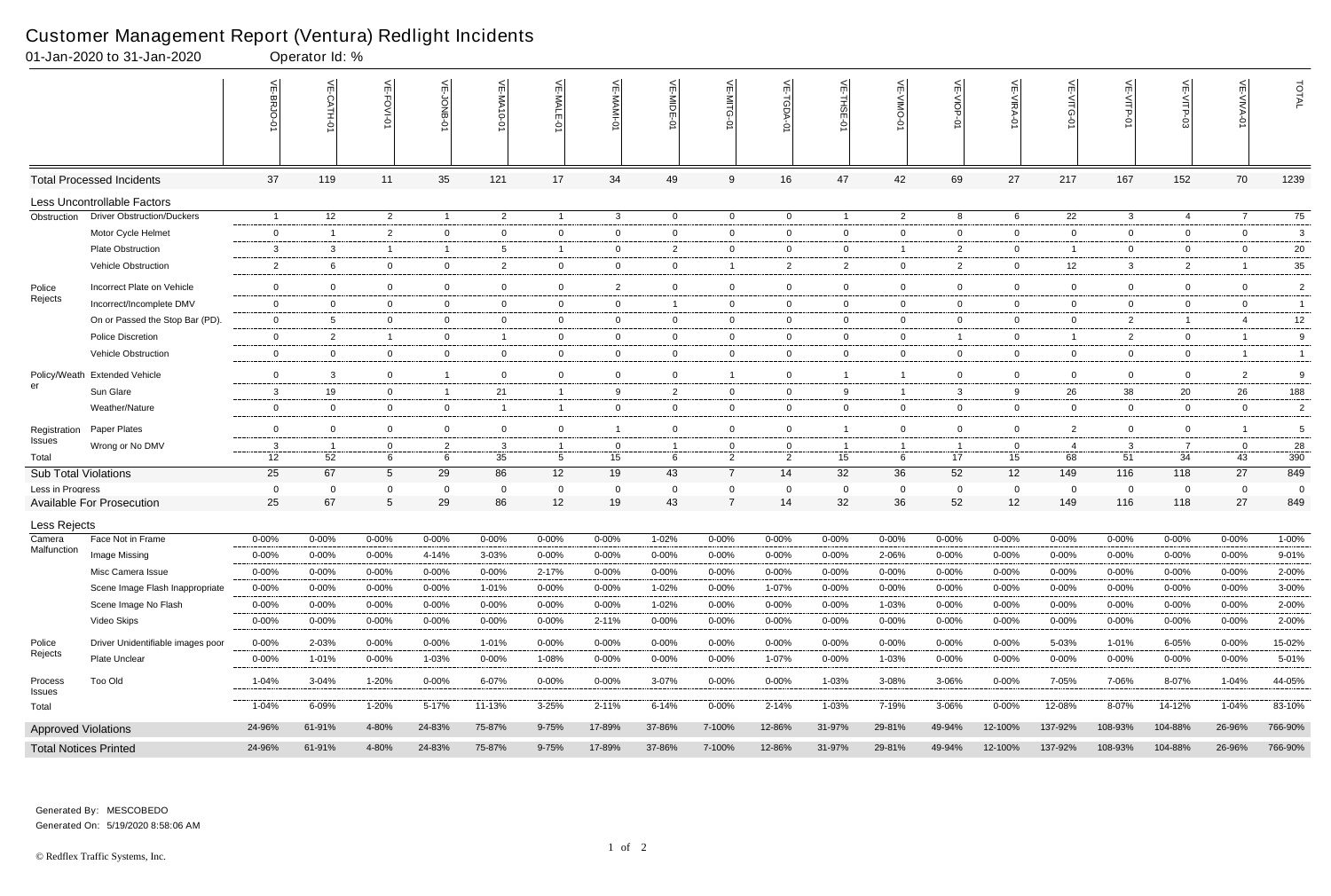Legend: (P) = Production (I) = Inoperative

Note: If you selected "All" from the "Approach:" drop down list, the statuses reflected in this report will only indicate the current

## Customer Management Report (Ventura) Redlight Incidents

| 01-Jan-2020 to 31-Jan-2020 | Operator Id: % |  |  |  |  |  |  |  |  |  |   |  |  |  |  |  |  |  |  |  |
|----------------------------|----------------|--|--|--|--|--|--|--|--|--|---|--|--|--|--|--|--|--|--|--|
|                            |                |  |  |  |  |  |  |  |  |  | ∸ |  |  |  |  |  |  |  |  |  |

Generated On: 5/19/2020 8:58:06 AM Generated By: MESCOBEDO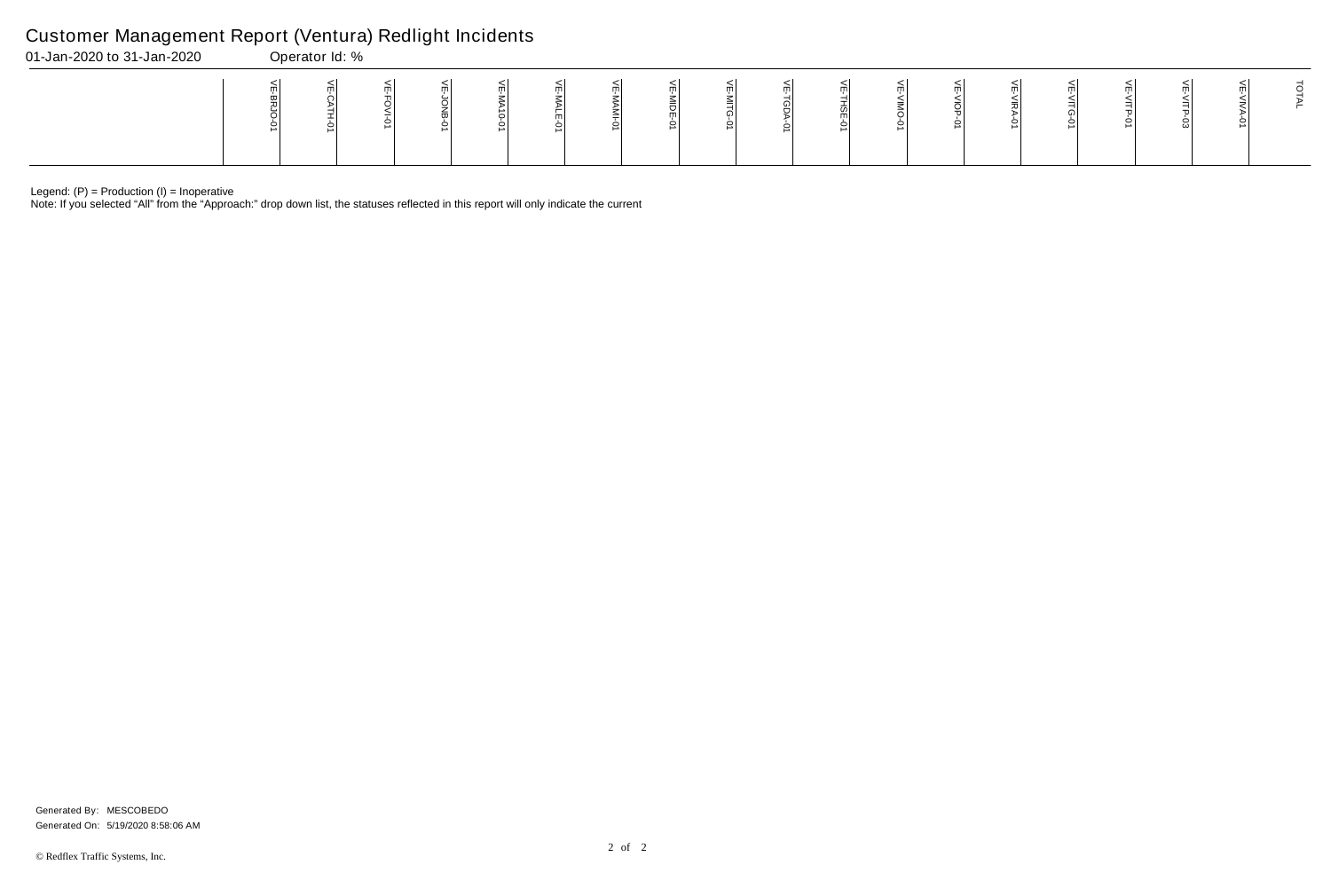Legend: (P) = Production (I) = Inoperative

Note: If you selected "All" from the "Approach:" drop down list, the statuses reflected in this report will only indicate the current

| 01-Feb-2020 to 29-Feb-2020   |                                   |                | Operator Id: % |                  |                |                |                |                 |                |                |                         |                                            |                |                |                |                |                 |                |                |                  |
|------------------------------|-----------------------------------|----------------|----------------|------------------|----------------|----------------|----------------|-----------------|----------------|----------------|-------------------------|--------------------------------------------|----------------|----------------|----------------|----------------|-----------------|----------------|----------------|------------------|
|                              |                                   | VE-BRJO-<br>Q  |                | <b>VE-FOVI-0</b> | VE-JONB-01     | VE-MA10-0      | VE-MALE-01     | VE-MAMI-01      | VE-MIDE-01     | VE-MITG<br>ò   | $\mathrel{\widehat{=}}$ | $\widetilde{\mathbb{F}}$<br>$\overline{5}$ | VE-VIMO-0      | VE-VIOP-01     | VE-VIRA-01     | VE-VITG-0      | VE-VITP-01      | VE-VITP-03     | VE-VIV         | TOTAL            |
|                              | <b>Total Processed Incidents</b>  | 43             | 169            | 11               | 32             | 120            | 18             | 42              | 65             | 62             | 12                      | 53                                         | 49             | 57             | 32             | 207            | 174             | 191            | 61             | 1398             |
|                              | Less Uncontrollable Factors       |                |                |                  |                |                |                |                 |                |                |                         |                                            |                |                |                |                |                 |                |                |                  |
| Obstruction                  | <b>Driver Obstruction/Duckers</b> | $\mathbf{3}$   | 22             | 6                | $\overline{4}$ | 5 <sup>5</sup> | $\overline{1}$ | $5\overline{)}$ | $\overline{2}$ | $\mathbf{3}$   | $\mathbf 0$             | $\overline{4}$                             | 6              | $\overline{7}$ | 9              | 19             | $5\overline{)}$ | 6              | 8              | $\overline{115}$ |
|                              | Motor Cycle Helmet                | $\mathbf{0}$   | -1             | $\overline{1}$   | $\mathbf 0$    | $\overline{0}$ | $\mathbf{0}$   | $\overline{1}$  |                | $\overline{0}$ | $\mathbf{0}$            | $\mathbf 0$                                | $\overline{0}$ | $\overline{0}$ | $\overline{0}$ | $\mathbf{0}$   | $\overline{0}$  | $\Omega$       | $\overline{0}$ | 4                |
|                              | <b>Plate Obstruction</b>          | - 1            | $\overline{1}$ | $\overline{0}$   | $\mathbf 0$    | $\overline{2}$ | $\overline{0}$ | $\overline{1}$  | $\overline{2}$ | $\overline{1}$ | $\mathbf 0$             | 2                                          | $\mathbf{1}$   | $\overline{1}$ | -1             | $\overline{4}$ | $\overline{0}$  | $\overline{2}$ |                | 20               |
|                              | Vehicle Obstruction               | $\overline{2}$ | $\overline{7}$ | $\overline{0}$   | $\mathbf 0$    | $\overline{0}$ | $\mathbf{0}$   | $\overline{1}$  |                | $\overline{0}$ | $\mathbf 0$             | $\overline{2}$                             | $\overline{2}$ | $\mathbf 0$    | -1             | $5^{\circ}$    | $\mathbf{1}$    | $\overline{4}$ |                | 27               |
| Police                       | On or Passed the Stop Bar (PD).   | $\mathbf 0$    | 10             | $\overline{0}$   | $\mathbf 0$    | $\mathbf 0$    | $\overline{0}$ | $\mathbf 0$     | $\overline{0}$ | -1             | $\mathbf 0$             | 2                                          | $\overline{0}$ | $\mathbf 0$    | $\overline{0}$ | $\overline{0}$ | $\overline{0}$  | $\Omega$       | 6              | 19               |
| Rejects                      | <b>Police Discretion</b>          | $\mathbf{0}$   | $\overline{0}$ | $\overline{0}$   | $\mathbf{0}$   | $\overline{0}$ | $\overline{0}$ | $\overline{0}$  | $\mathbf 0$    | $\overline{1}$ | $\mathbf{0}$            | $\overline{0}$                             | $\overline{0}$ | $\mathbf{3}$   | $\overline{0}$ |                | $\mathbf{3}$    | $\mathbf 0$    |                | 9                |
|                              | Vehicle Obstruction               | $\mathbf{0}$   | 6              | $\overline{0}$   | $\mathbf 0$    | $\overline{0}$ | $\overline{0}$ | $\overline{0}$  | $\overline{0}$ | $\overline{0}$ | $\mathbf 0$             | $\overline{0}$                             | $\overline{0}$ | $\overline{0}$ | $\overline{0}$ | $\overline{0}$ | $\overline{0}$  | $\overline{0}$ | $\overline{0}$ | 6                |
|                              | Policy/Weath Extended Vehicle     | $\overline{0}$ | $\overline{0}$ | $\Omega$         | $\overline{1}$ | $\overline{2}$ | $\overline{0}$ | $\mathbf 0$     | $\mathbf 0$    | $\overline{0}$ | 0                       | $\overline{0}$                             | $\overline{0}$ | $\mathbf 0$    | $\overline{0}$ | $\overline{0}$ | $\overline{0}$  | -1             |                | $\mathbf 5$      |
| er                           | Sun Glare                         | $\mathbf{3}$   | 27             | $\overline{0}$   | $\mathbf 0$    | 25             | $\overline{0}$ | $\overline{7}$  | $\overline{2}$ | $\overline{7}$ | 3                       | 10                                         | $\overline{0}$ | $\overline{4}$ | 9              | 19             | 24              | 28             | 19             | 187              |
|                              | Weather/Nature                    | - 1            | $\overline{0}$ | $\overline{0}$   | $\mathbf 0$    | $\overline{0}$ | $\mathbf{1}$   | $\overline{0}$  | $\overline{0}$ | $\overline{0}$ | $\overline{0}$          | $\overline{0}$                             | $\overline{0}$ | $\overline{0}$ | $\overline{0}$ | $\overline{0}$ | $\overline{0}$  | $\overline{0}$ | $\overline{0}$ | $\overline{2}$   |
| Registration                 | Out of Country Plate              | $\mathbf 0$    | -1             | 0                | $\mathbf 0$    | $\mathbf{0}$   | $\overline{0}$ | $\mathbf 0$     | $\mathbf 0$    | $\overline{1}$ | 0                       | $\mathbf 0$                                | $\overline{0}$ | $\mathbf 0$    | $\overline{0}$ | $\overline{0}$ | $\overline{0}$  | $\mathbf 0$    | $\overline{0}$ | $\overline{2}$   |
| Issues                       | Paper Plates                      | $\mathbf 0$    | 3              | $\overline{0}$   | $\mathbf 0$    | $\overline{2}$ | $\overline{0}$ | $\mathbf 0$     | $\mathbf 0$    | $\mathbf 0$    | $\mathbf 0$             | 2                                          | $\overline{2}$ | $\overline{0}$ | $\overline{0}$ | $\overline{2}$ | $\overline{0}$  | $\overline{1}$ | $\overline{0}$ | 12               |
|                              | Wrong or No DMV                   |                | 2              | $\overline{1}$   | $\mathbf{3}$   | $\overline{2}$ | $\overline{0}$ | $\mathbf{0}$    | 3              | 3              | $\mathbf{0}$            | $\overline{0}$                             | $\overline{1}$ | $\overline{0}$ | - 1            | 6              | $\mathbf{3}$    | $\mathbf{3}$   |                | 30               |
| Total                        |                                   | 11             | 80             | 8                | 8              | 38             | $\overline{2}$ | 15              | 11             | 17             | $\mathbf{3}$            | 22                                         | 12             | 15             | 21             | 56             | 36              | 45             | 38             | 438              |
| <b>Sub Total Violations</b>  |                                   | 32             | 89             | 3                | 24             | 82             | 16             | 27              | 54             | 45             | 9                       | 31                                         | 37             | 42             | 11             | 151            | 138             | 146            | 23             | 960              |
| Less in Progress             |                                   | $\overline{0}$ | 0              | $\Omega$         | 0              | $\mathbf 0$    | $\mathbf 0$    | $\mathbf 0$     |                | $\Omega$       | $\mathbf 0$             | $\mathbf 0$                                | $\mathbf 0$    | $\mathbf 0$    | $\overline{0}$ | 0              | $\mathbf 0$     | $\Omega$       | $\mathbf 0$    | 0                |
|                              | <b>Available For Prosecution</b>  | 32             | 89             | 3                | 24             | 82             | 16             | 27              | 54             | 45             | 9                       | 31                                         | 37             | 42             | 11             | 151            | 138             | 146            | 23             | 960              |
| Less Rejects                 |                                   |                |                |                  |                |                |                |                 |                |                |                         |                                            |                |                |                |                |                 |                |                |                  |
| Camera                       | Face Not in Frame                 | $0 - 00%$      | 0-00%          | $0 - 00\%$       | 0-00%          | $0 - 00%$      | $0 - 00%$      | 0-00%           | 0-00%          | $0 - 00%$      | $0 - 00%$               | $0 - 00%$                                  | $0 - 00%$      | $0 - 00\%$     | $0 - 00%$      | 1-01%          | $0 - 00%$       | $0 - 00%$      | $0 - 00%$      | 1-00%            |
| Malfunction                  | Image Missing                     | 1-03%          | $0 - 00%$      | 0-00%            | 1-04%          | $0 - 00%$      | $0 - 00%$      | $0 - 00%$       | 4-07%          | 3-07%          | 0-00%                   | $0 - 00%$                                  | 3-08%          | 0-00%          | $0 - 00%$      | $0 - 00%$      | $0 - 00%$       | $0 - 00%$      | $0 - 00\%$     | 12-01%           |
|                              | Scene Image No Flash              | $0 - 00%$      | 0-00%          | $0 - 00\%$       | 0-00%          | 1-01%          | $0 - 00\%$     | $0 - 00\%$      | $0 - 00%$      | $0 - 00\%$     | $1 - 11%$               | 0-00%                                      | $0 - 00\%$     | $0 - 00%$      | 0-00%          | $0 - 00%$      | $0 - 00%$       | $0 - 00%$      | $0 - 00\%$     | 2-00%            |
|                              | Video Skips                       | $0 - 00%$      | $0 - 00%$      | $0 - 00\%$       | $0 - 00%$      | $0 - 00%$      | $0 - 00%$      | $0 - 00%$       | $0 - 00%$      | $0 - 00\%$     | $0 - 00\%$              | 0-00%                                      | $0 - 00%$      | $0 - 00\%$     | $0 - 00%$      | 0-00%          | $0 - 00\%$      | 1-01%          | $0 - 00\%$     | 1-00%            |
| Police                       | Driver Unidentifiable images poor | $0 - 00%$      | 2-02%          | $0 - 00%$        | $0 - 00\%$     | $0 - 00%$      | $0 - 00%$      | $0 - 00%$       | 0-00%          | $0 - 00\%$     | $0 - 00\%$              | 0-00%                                      | $0 - 00%$      | $0 - 00\%$     | 1-09%          | 2-01%          | 2-01%           | 3-02%          | 2-09%          | 12-01%           |
| Rejects                      | <b>Plate Unclear</b>              | $0 - 00%$      | 1-01%          | $0 - 00\%$       | $0 - 00\%$     | $0 - 00%$      | 1-06%          | $0 - 00\%$      | $0 - 00\%$     | $0 - 00\%$     | $0 - 00\%$              | $0 - 00\%$                                 | $0 - 00\%$     | $0 - 00\%$     | $0 - 00%$      | 1-01%          | 1-01%           | 1-01%          | $0 - 00\%$     | 5-01%            |
| Process<br><b>Issues</b>     | Too Old                           | 3-09%          | 10-11%         | $0 - 00\%$       | 1-04%          | 11-13%         | 1-06%          | 4-15%           | 4-07%          | 8-18%          | 2-22%                   | 4-13%                                      | 4-11%          | 9-21%          | 1-09%          | 5-03%          | 23-17%          | 21-14%         | 2-09%          | 113-12%          |
| Total                        |                                   | 4-12%          | 13-15%         | $0 - 00\%$       | 2-08%          | 12-15%         | $2 - 12%$      | 4-15%           | 8-15%          | 11-24%         | 3-33%                   | 4-13%                                      | 7-19%          | $9 - 21%$      | 2-18%          | 9-06%          | 26-19%          | 26-18%         | 4-17%          | 146-15%          |
| <b>Approved Violations</b>   |                                   | 28-88%         | 76-85%         | 3-100%           | 22-92%         | 70-85%         | 14-88%         | 23-85%          | 46-85%         | 34-76%         | 6-67%                   | 27-87%                                     | 30-81%         | 33-79%         | $9 - 82%$      | 142-94%        | 112-81%         | 120-82%        | 19-83%         | 814-85%          |
| <b>Total Notices Printed</b> |                                   | 28-88%         | 76-85%         | 3-100%           | 22-92%         | 70-85%         | 14-88%         | 23-85%          | 46-85%         | 34-76%         | 6-67%                   | 27-87%                                     | 30-81%         | 33-79%         | 9-82%          | 142-94%        | 112-81%         | 120-82%        | 19-83%         | 814-85%          |

### Customer Management Report (Ventura) Redlight Incidents

Generated On: 5/19/2020 8:59:21 AM

Generated By: MESCOBEDO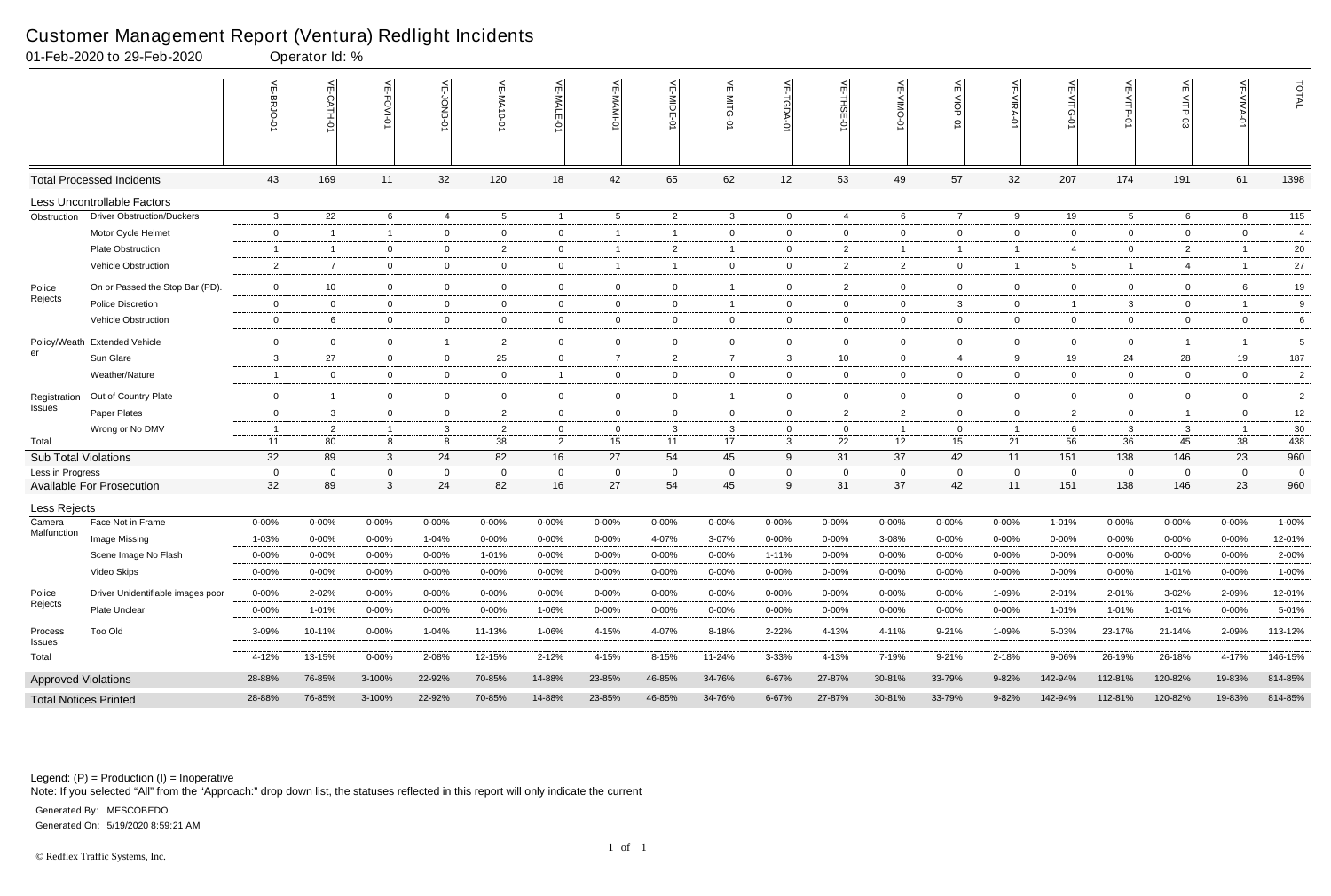#### Customer Management Report (Ventura) Redlight Incidents

|                              | 01-Mar-2020 to 31-Mar-2020        | Operator Id: %       |                |                   |                   |                |                |                  |                      |                |                           |                |                     |                |                |                   |                |                   |                   |                |
|------------------------------|-----------------------------------|----------------------|----------------|-------------------|-------------------|----------------|----------------|------------------|----------------------|----------------|---------------------------|----------------|---------------------|----------------|----------------|-------------------|----------------|-------------------|-------------------|----------------|
|                              |                                   |                      | $\leq$         | 닞<br>FOVI-01      |                   | VE-MA10-01     | 븻<br>-MALE     | VE-MAMI-0        | VE-MIDE-01           | VE-MITG-01     | $\widetilde{E}$<br>TGDA-0 | 븻<br>THSE-01   | ے<br>$\overline{5}$ | VE-VIOP<br>Ò   | VE-VIRA-01     | VE-VITG-01        | VE-VITP-01     | VE-VITP-03        | $\leq$            | TOTAL          |
|                              | <b>Total Processed Incidents</b>  | 29                   | 97             | 24                | 30                | 88             | 36             | 24               | 53                   | 46             | 13                        | 18             | 45                  | 28             | 36             | 90                | 79             | 92                | 50                | 878            |
|                              | Less Uncontrollable Factors       |                      |                |                   |                   |                |                |                  |                      |                |                           |                |                     |                |                |                   |                |                   |                   |                |
| Obstruction                  | <b>Driver Obstruction/Duckers</b> | $\overline{0}$       | 9              | 3                 | $\overline{1}$    | -4             | $\overline{1}$ | $\overline{0}$   | $\mathbf{3}$         | $\overline{2}$ | $\overline{2}$            | $\overline{0}$ | 6                   | $\overline{2}$ | $\overline{7}$ | 12                | $\mathbf{1}$   | $5\overline{)}$   | $\overline{1}$    | 59             |
|                              | Motor Cycle Helmet                | $\overline{0}$       | $\mathbf 0$    | $\overline{0}$    | $\mathbf 0$       | $\mathbf 0$    | $\mathbf 0$    | $\mathbf 0$      | $\overline{0}$       | $\overline{0}$ | $\overline{0}$            | $\overline{0}$ | 0                   | $\mathbf{0}$   | $\overline{2}$ |                   | $\overline{0}$ | $\overline{0}$    | $\mathbf 0$       | 3              |
|                              | <b>Plate Obstruction</b>          | $\overline{0}$       | $\overline{2}$ | -1                | $\overline{0}$    | 10             | $\overline{2}$ | $\mathbf 0$      | -1                   | -1             | $\overline{1}$            | $\overline{1}$ | 0                   | $\overline{1}$ | 0              | $\mathbf 0$       | $\mathbf 0$    | $\mathbf 0$       | $\mathbf 0$       | 20             |
|                              | Vehicle Obstruction               | $\overline{0}$       | 2              |                   | $\mathbf 0$       | $\mathbf 0$    | $\overline{0}$ | $\overline{1}$   |                      | $\overline{0}$ | $\overline{0}$            | $\mathbf 0$    | 3                   | $\overline{1}$ |                | 3                 | $\overline{2}$ | $\overline{2}$    | $\overline{0}$    | $17\,$         |
| Police                       | On or Passed the Stop Bar (PD).   | $\overline{0}$       | 11             | $\mathbf 0$       | $\overline{0}$    | $\mathbf 0$    | $\overline{2}$ | $\overline{0}$   | $\overline{0}$       | $\mathbf 0$    | $\overline{0}$            | $\mathbf 0$    | $\mathbf 0$         | $\mathbf 0$    | $\mathbf 0$    | $\mathbf 0$       | $\mathbf 0$    | $\overline{1}$    | $\overline{c}$    | $16\,$         |
| Rejects                      | Police Discretion                 | $\overline{0}$       | 3              | $\mathbf 0$       | $\overline{0}$    | -3             | $\mathbf 0$    | $\overline{0}$   | $\overline{0}$       | $\mathbf{0}$   | $\mathbf{0}$              | $\mathbf 0$    | $\mathbf{2}$        | $\overline{1}$ | $\mathbf 0$    | $\overline{0}$    | $\overline{4}$ | $\mathbf 0$       | $\overline{2}$    | 15             |
|                              | Sun Glare                         | $\bf{0}$             | $\mathbf 0$    | $\overline{0}$    | $\mathbf 0$       | $\mathbf 0$    | $\mathbf 0$    | $\mathbf 0$      | $\overline{0}$       | $\overline{0}$ | $\overline{0}$            | $\mathbf 0$    | $\mathbf 0$         | $\overline{0}$ | $\mathbf 0$    | $\mathbf 0$       | $\mathbf{1}$   | $\overline{1}$    | $\mathbf 0$       | $\overline{c}$ |
| Policy/Weath                 | <b>Extended Vehicle</b>           | $\mathbf 0$          | $\mathbf 0$    | $\mathbf 0$       | $\overline{0}$    | $\overline{0}$ | -1             | $\mathbf 0$      | $\overline{0}$       | $\mathbf 0$    | $\mathbf 0$               | $\mathbf 0$    | $\mathbf 0$         | $\mathbf 0$    | $\mathbf 0$    | $\mathbf 0$       | $\overline{0}$ | $\overline{1}$    | $\mathbf 0$       | $\overline{c}$ |
| er                           | Sun Glare                         | 8                    | 19             | $\mathbf{1}$      | $\mathbf{3}$      | 23             | $\mathbf{3}$   | 13               | 10                   | 12             | $\overline{1}$            | $\overline{2}$ | 0                   | $\mathbf{3}$   | 16             | 10                | 21             | 22                | 22                | 189            |
|                              | Weather/Nature                    | $\mathbf 0$          | $\overline{0}$ | $\overline{0}$    | $\overline{1}$    | $\overline{2}$ | $\overline{0}$ | $\overline{1}$   | $\overline{0}$       | $\overline{0}$ | $\overline{0}$            | $\overline{0}$ | 0                   | $\overline{0}$ | $\mathbf 0$    | $\overline{0}$    | $\overline{0}$ | $\overline{0}$    | $\overline{2}$    | 6              |
| Registration<br>Issues       | Can Not Identify State            | $\overline{0}$       | -1             | $\mathbf 0$       | $\mathbf 0$       | $\overline{0}$ | $\mathbf 0$    | $\mathbf 0$      | $\overline{0}$       | $\overline{0}$ | $\overline{0}$            | $\mathbf 0$    | 0                   | $\mathbf 0$    | $\mathbf 0$    | $\mathbf 0$       | $\mathbf 0$    | 0                 | $\mathbf 0$       | $\overline{1}$ |
|                              | Out of Country Plate              | $\overline{0}$       | $\mathbf 0$    | $\overline{0}$    | $\mathbf 0$       |                | $\mathbf 0$    | $\mathbf 0$      | $\overline{0}$       | $\overline{0}$ | $\overline{0}$            | $\mathbf 0$    | 0                   | $\overline{0}$ | $\mathbf 0$    | $\overline{0}$    | $\mathbf 0$    | $\overline{0}$    | $\overline{0}$    | $\overline{1}$ |
|                              | Paper Plates                      | $\overline{0}$       | $\overline{1}$ | $\overline{0}$    | $\overline{1}$    | - 1            | $\mathbf 0$    | $\overline{0}$   | $\overline{0}$       | $\overline{0}$ | $\overline{1}$            | $\mathbf 0$    | 0                   | $\mathbf{0}$   |                | $\overline{0}$    | $\overline{1}$ | $\overline{0}$    | $\overline{0}$    | 6              |
|                              | Wrong or No DMV                   | $\overline{2}$       | -3             | 3                 | $\overline{1}$    | - 0            | $\mathbf 0$    | $\overline{1}$   | $\overline{0}$       | 0              | $\mathbf{0}$              |                |                     | $\mathbf{0}$   | 0              | 3                 | $\overline{4}$ | $\mathbf 0$       |                   | $19$           |
| Total                        |                                   | 10                   | 51             | 9                 | $\overline{7}$    | 44             | 9              | 16               | 15                   | 15             | 5                         | $\overline{4}$ | 11                  | 8              | 27             | 29                | 34             | 32                | 30                | 356            |
| <b>Sub Total Violations</b>  |                                   | 19                   | 46             | 15                | 23                | 44             | 27             | 8                | 38                   | 31             | 8                         | 14             | 34                  | 20             | 9              | 61                | 45             | 60                | 20                | 522            |
| Less in Progress             | <b>Available For Prosecution</b>  | $\overline{0}$<br>19 | 0<br>46        | $\mathbf 0$<br>15 | $\mathbf 0$<br>23 | 0<br>44        | 0<br>27        | $\mathbf 0$<br>8 | $\overline{0}$<br>38 | 0<br>31        | 0<br>8                    | - 0<br>14      | $\Omega$<br>34      | 0<br>20        | $\Omega$<br>9  | $\mathbf 0$<br>61 | 0<br>45        | $\mathbf 0$<br>60 | $\mathbf 0$<br>20 | 0<br>522       |
|                              |                                   |                      |                |                   |                   |                |                |                  |                      |                |                           |                |                     |                |                |                   |                |                   |                   |                |
| Less Rejects<br>Camera       | Image Missing                     | $0 - 00%$            | $0 - 00%$      | $0 - 00%$         | $0 - 00%$         | 1-02%          | $0 - 00\%$     | $0 - 00%$        | 4-11%                | $0 - 00%$      | $0 - 00\%$                | $0 - 00%$      | 1-03%               | $0 - 00%$      | $0 - 00%$      | 0-00%             | $0 - 00%$      | 0-00%             | $0 - 00%$         | 6-01%          |
| Malfunction                  | Misc Camera Issue                 | $0 - 00%$            | 0-00%          | $0 - 00%$         | $0 - 00%$         | $0 - 00%$      | $0 - 00%$      | 0-00%            | $0 - 00%$            | 1-03%          | $0 - 00%$                 | $0 - 00\%$     | 0-00%               | $0 - 00%$      | $0 - 00\%$     | $0 - 00%$         | $0 - 00%$      | $0 - 00\%$        | $0 - 00%$         | 1-00%          |
|                              | Scene Image Flash Inappropriate   | 0-00%                | 0-00%          | $0 - 00%$         | $0 - 00%$         | 0-00%          | $0 - 00%$      | 0-00%            | 0-00%                | 2-06%          | $1 - 12%$                 | $0 - 00%$      | 0-00%               | $0 - 00%$      | $0 - 00%$      | $0 - 00%$         | $0 - 00%$      | 0-00%             | $0 - 00%$         | 3-01%          |
|                              | Video Not In Sync                 | 2-11%                | 0-00%          | $0 - 00%$         | $0 - 00\%$        | $0 - 00%$      | $0 - 00\%$     | $0 - 00\%$       | 0-00%                | $0 - 00%$      | $0 - 00\%$                | $0 - 00%$      | 0-00%               | $0 - 00\%$     | 0-00%          | $0 - 00%$         | $0 - 00%$      | $0 - 00\%$        | 0-00%             | 2-00%          |
|                              | Video Skips                       | $0 - 00%$            | $0 - 00%$      | 0-00%             | $0 - 00\%$        | $0 - 00%$      | $0 - 00\%$     | $0 - 00\%$       | $0 - 00%$            | $0 - 00%$      | $0 - 00\%$                | $0 - 00%$      | 0-00%               | 0-00%          | 0-00%          | 0-00%             | $0 - 00%$      | 2-03%             | $0 - 00%$         | 2-00%          |
| Police                       | Driver Unidentifiable images poor | 0-00%                | $0 - 00%$      | $0 - 00%$         | $0 - 00%$         | 1-02%          | $0 - 00%$      | $0 - 00\%$       | 2-05%                | 2-06%          | $0 - 00\%$                | $0 - 00%$      | 0-00%               | $0 - 00\%$     | $1 - 11%$      | 1-02%             | $0 - 00%$      | $0 - 00%$         | $0 - 00\%$        | 7-01%          |
| Rejects                      | Plate Unclear                     | $0 - 00%$            | 0-00%          | $0 - 00\%$        | $0 - 00\%$        | $0 - 00%$      | $0 - 00%$      | 0-00%            | 0-00%                | 0-00%          | $0 - 00\%$                | $0 - 00%$      | 0-00%               | $0 - 00\%$     | 0-00%          | $0 - 00%$         | $0 - 00%$      | 1-02%             | $0 - 00%$         | 1-00%          |
|                              | Red-light not visible in          | 1-05%                | $0 - 00%$      | 0-00%             | $0 - 00\%$        | $0 - 00%$      | 0-00%          | 0-00%            | $0 - 00%$            | $0 - 00%$      | 0-00%                     | $0 - 00%$      | 0-00%               | 0-00%          | 0-00%          | 0-00%             | $0 - 00%$      | 0-00%             | $0 - 00%$         | 1-00%          |
| Process<br>Issues            | Too Old                           | $0 - 00%$            | 7-15%          | $0 - 00\%$        | $3 - 13%$         | 4-09%          | 2-07%          | $1 - 12%$        | $0 - 00%$            | 2-06%          | $0 - 00\%$                | 1-07%          | 2-06%               | 2-10%          | $0 - 00\%$     | 4-07%             | $6 - 13%$      | 12-20%            | 2-10%             | 48-09%         |
| Total                        |                                   | 3-16%                | 7-15%          | $0 - 00\%$        | $3 - 13%$         | $6 - 14%$      | 2-07%          | $1 - 12%$        | 6-16%                | 7-23%          | $1 - 12%$                 | 1-07%          | 3-09%               | 2-10%          | $1 - 11%$      | 5-08%             | $6 - 13%$      | 15-25%            | 2-10%             | 71-14%         |
| <b>Approved Violations</b>   |                                   | 16-84%               | 39-85%         | 15-100%           | 20-87%            | 38-86%         | 25-93%         | 7-88%            | 32-84%               | 24-77%         | 7-88%                     | 13-93%         | 31-91%              | 18-90%         | 8-89%          | 56-92%            | 39-87%         | 45-75%            | 18-90%            | 451-86%        |
| <b>Total Notices Printed</b> |                                   | 16-84%               | 39-85%         | 15-100%           | 20-87%            | 38-86%         | 25-93%         | 7-88%            | 32-84%               | 24-77%         | 7-88%                     | 13-93%         | 31-91%              | 18-90%         | 8-89%          | 56-92%            | 39-87%         | 45-75%            | 18-90%            | 451-86%        |

Generated On: 5/19/2020 8:59:55 AM Generated By: MESCOBEDO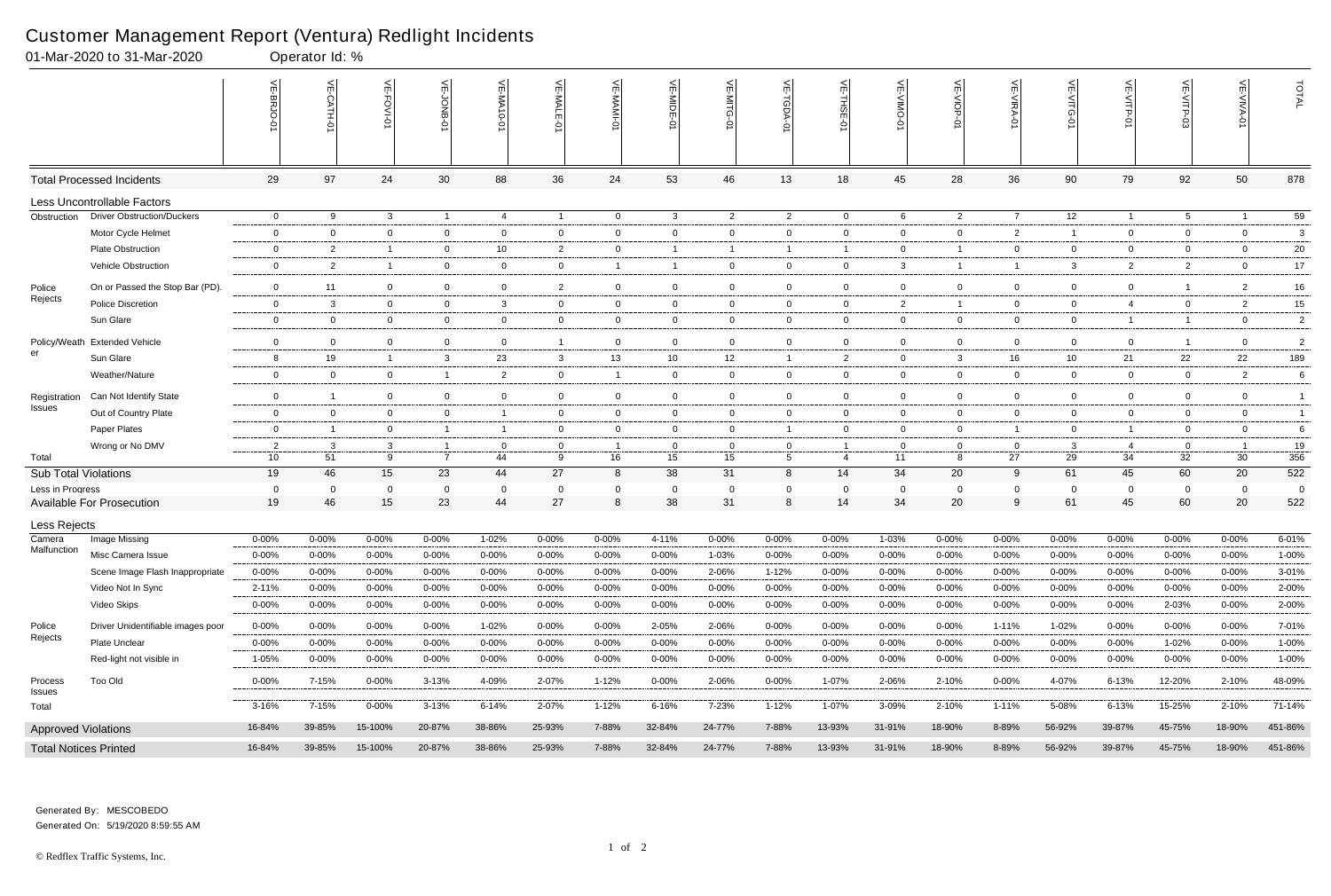Legend: (P) = Production (I) = Inoperative

Note: If you selected "All" from the "Approach:" drop down list, the statuses reflected in this report will only indicate the current

## Customer Management Report (Ventura) Redlight Incidents

| 01-Mar-2020 to 31-Mar-2020 | Operator Id: % |  |  |  |  |  |  |   |  |  |   |  |  |  |  |  |   |  |  |
|----------------------------|----------------|--|--|--|--|--|--|---|--|--|---|--|--|--|--|--|---|--|--|
|                            |                |  |  |  |  |  |  | ∸ |  |  | ∸ |  |  |  |  |  | ພ |  |  |

Generated On: 5/19/2020 8:59:55 AM Generated By: MESCOBEDO